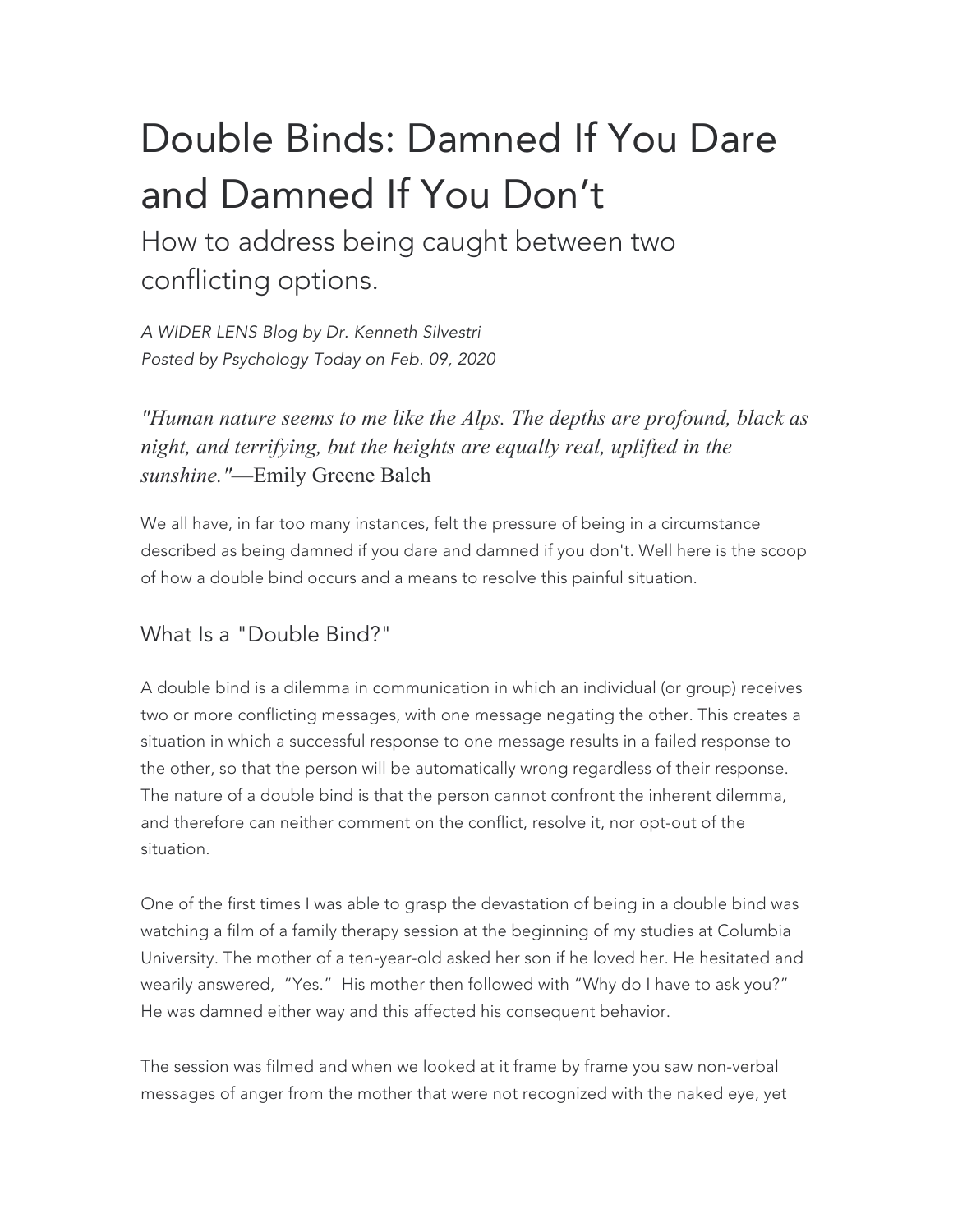subconsciously internalized by her son. Upon further inquiry into a wider context, it was revealed that the mother had her son out of wedlock and lost a prominent job. Her resentment of what happened was in direct conflict with the sincere love that she had for her son. When she was able to understand the situation from a wider perspective, it allowed for new ways to better communicate with her son.

A double bind generally includes different levels of abstraction in the order of messages, and these messages can be stated implicitly within the context of the situation or conveyed by tone of voice or body language. Further complications arise when frequent double binds are part of an ongoing relationship to which the person or group is committed. On a positive note, human communication and the mind itself function in an interactive manner like an ecosystem, which helps us understand the interdependence of different parts of a message.

The clue to rising above a double bind is to create perspective by seeing it in its context but also at the same time simultaneously within a larger context. It takes rigor and hard work to break the constraints of a double bind, but if you dare to appreciate it with a widened lens, stepping out of the box, you can construct a whole new world that graciously welcomes the inevitable paradoxes of nature and blends with them to produce new orders of endless possibilities.

#### The Buddha and the Snake

There is a great story about how the Buddha demonstrated avoiding a Double Bind. He was going to a temple to give a talk. When he arrived his congregation remained outside, saying that a snake had bitten several people and was preventing them from entering. The Buddha, like Harry Potter, spoke to the snake and a few days later upon his next visit, he was pleased that everyone entered the temple without a problem.

After the sermon, the Buddha was the last to leave and, on the path, he heard some rustling and crying. There was the snake all beaten up and hurting. The Buddha asked the snake what had happened, and he told the Buddha that his congregation had attacked him. The Buddha paused and then said, "I told you not to bite them, but I did not tell you not to hiss." It was then that the snake understood how to avoid a devastating consequence.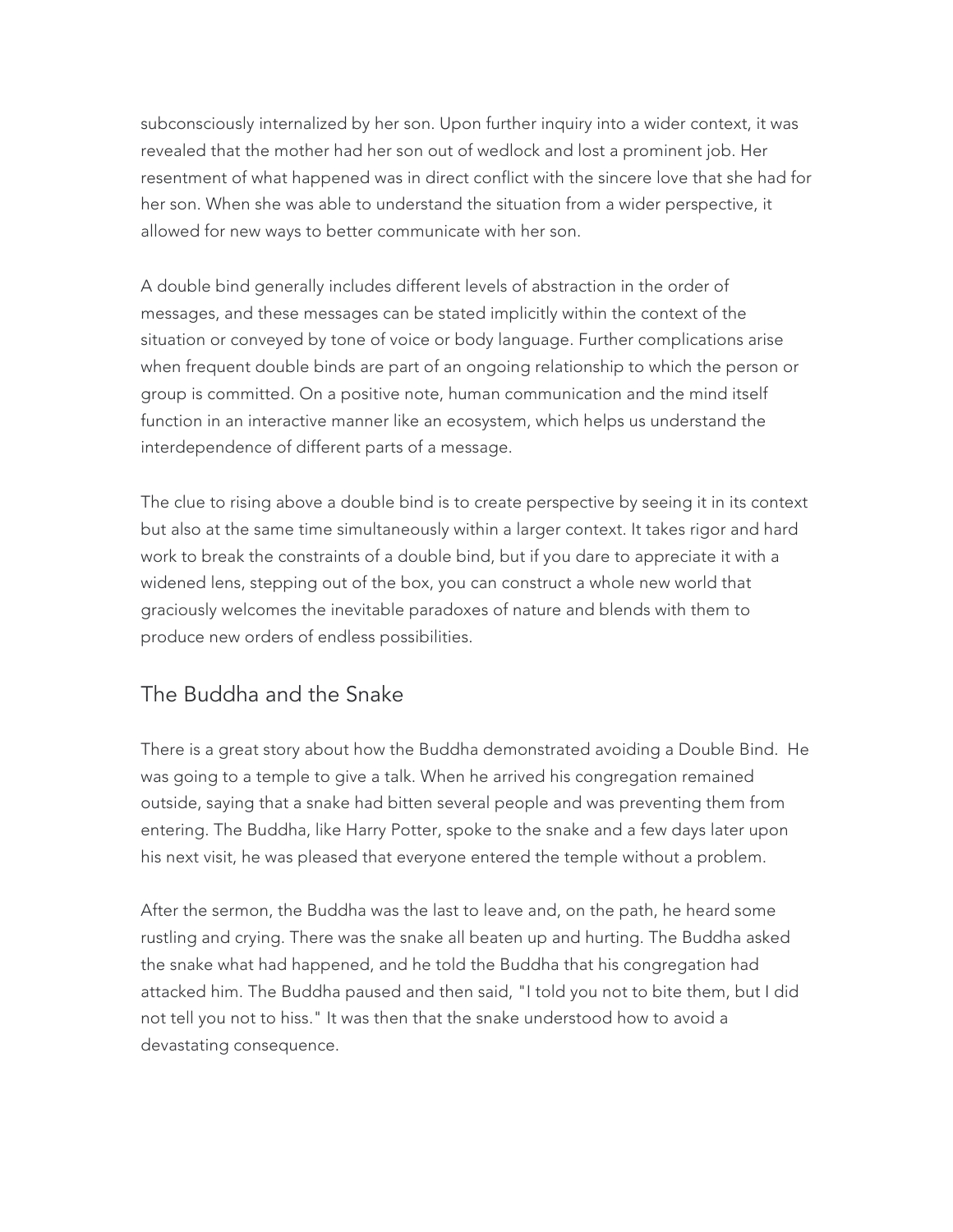## Enhancing your Relationships

In our relationships, we can have good intent or desire even if it is at odds with another's beliefs. I often ask people who I am counseling to think of a time when they were creative. There are many answers, yet all have the common thread of conflict and dialogue occurring before creativity came to fruition. If you look at conflict and/or the contradictions in your life as neither good nor bad, but something that just "is", then you open the door to new forms of growth.

The key, however, is to navigate those ever-present paradoxes in their presenting contexts before they solidify into a double bind. This is where the acceptance of mutually learning from each other will help define who we are as individuals. In truth, it takes two to know one through a process of win-win collaboration. Thus, resolving those painful double binds is being creative, through understanding our interdependence.

### The Nine Dots Exercise

Here is a simple exercise that can help your understanding of how creating a wider perspective can be useful in avoiding double binds and remember you can hiss but don't bite. I credit this to Mr. Wizard who I watched on TV as a kid.

Connect all dots with four continuous lines.

| $0\quad 0\quad 0$                       |  |
|-----------------------------------------|--|
| $\begin{matrix} 0 & 0 & 0 \end{matrix}$ |  |
| $\begin{matrix} 0 & 0 & 0 \end{matrix}$ |  |

- What was your initial reaction to this exercise?
- What message do you get from this exercise?
- What double binds have you experienced in your life?
- Think of instances where you might have been able to use a different way of being in a conflictual situation.